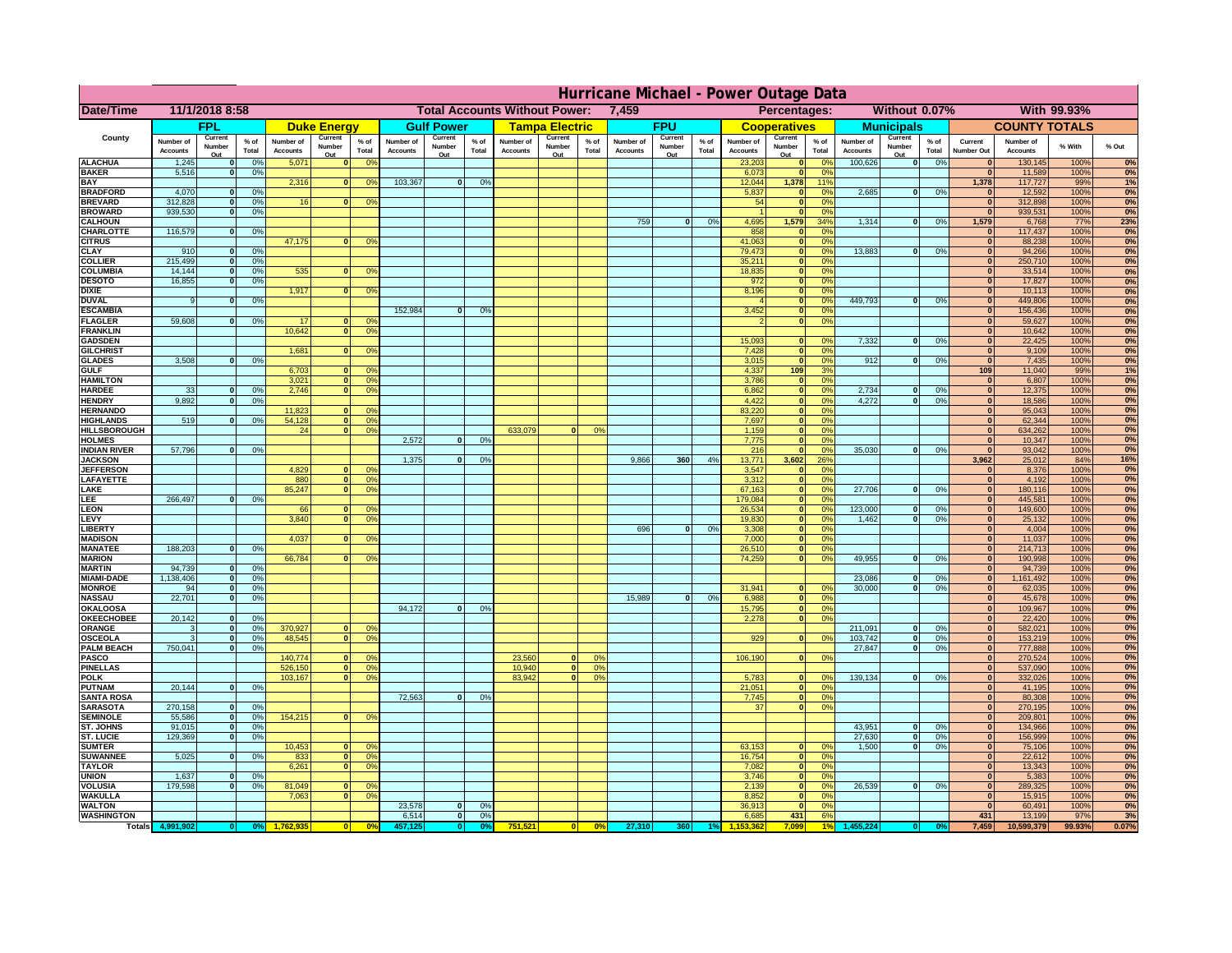# 11/1/2018 8:59 AM Hurricane Michael

| <b>Power Provider</b>                   | <b>County</b>       | <b>Number of Customers</b> | <b>Current Number Out</b> | <b>Outage Percentage</b> | <b>Estimated Restore Time</b> |
|-----------------------------------------|---------------------|----------------------------|---------------------------|--------------------------|-------------------------------|
|                                         |                     |                            |                           | 25.93%                   |                               |
| West Florida Electric Cooperative, Inc. | <b>JACKSON</b>      | 13,723                     | 3,558                     |                          | >5 days                       |
| Gulf Coast Electric Cooperative, Inc.   | BAY                 | 12,044                     | 1,378                     | 11.44%                   | >5 days                       |
| West Florida Electric Cooperative, Inc. | CALHOUN             | 2,852                      | 1,214                     | 42.57%                   | >5 days                       |
| Gulf Coast Electric Cooperative, Inc.   | CALHOUN             | 1,843                      | 365                       | 19.80%                   | >5 days                       |
| Florida Public Utilities Corporation    | <b>JACKSON</b>      | 9,866                      | 360                       | 3.65%                    | 72                            |
| West Florida Electric Cooperative, Inc. | WASHINGTON          | 4,260                      | 348                       | 8.17%                    | >5 days                       |
| Gulf Coast Electric Cooperative, Inc.   | <b>GULF</b>         | 4,337                      | 109                       | 2.51%                    | >5 days                       |
| Gulf Coast Electric Cooperative, Inc.   | WASHINGTON          | 2,425                      | 83                        | 3.42%                    | >5 days                       |
| Gulf Coast Electric Cooperative, Inc.   | <b>JACKSON</b>      | 48                         | 44                        | 91.67%                   | >5 days                       |
| Central Florida Electric Cooperative    | <b>ALACHUA</b>      | 875                        | 0                         | 0.00%                    | TBD                           |
| Central Florida Electric Cooperative    | <b>DIXIE</b>        | 7,595                      | $\mathbf 0$               | 0.00%                    | <b>TBD</b>                    |
| Central Florida Electric Cooperative    | <b>GILCHRIST</b>    | 7,424                      | $\pmb{0}$                 | 0.00%                    | Restored                      |
|                                         | LAFAYETTE           | 9                          | $\mathbf 0$               | 0.00%                    | <b>TBD</b>                    |
| Central Florida Electric Cooperative    |                     |                            |                           |                          |                               |
| Central Florida Electric Cooperative    | LEVY                | 17,513                     | 0                         | 0.00%                    | Restored                      |
| Central Florida Electric Cooperative    | <b>MARION</b>       | 9                          | $\mathbf 0$               | 0.00%                    | <b>TBD</b>                    |
| Chattahoochee Electric                  | GADSDEN             | 1,173                      | $\pmb{0}$                 | 0.00%                    | Restored                      |
| Choctawhatchee Electric Cooperative     | <b>HOLMES</b>       | 293                        | $\mathbf 0$               | 0.00%                    | Restored                      |
| Choctawhatchee Electric Cooperative     | <b>OKALOOSA</b>     | 15,795                     | $\pmb{0}$                 | 0.00%                    | Restored                      |
| Choctawhatchee Electric Cooperative     | <b>SANTA ROSA</b>   | 201                        | $\mathbf 0$               | 0.00%                    | Restored                      |
| Choctawhatchee Electric Cooperative     | <b>WALTON</b>       | 36,812                     | $\pmb{0}$                 | 0.00%                    | Restored                      |
| City of Alachua                         | <b>ALACHUA</b>      | 4,426                      | $\pmb{0}$                 | 0.00%                    | <b>TBD</b>                    |
| City of Bartow                          | <b>POLK</b>         | 11,790                     | $\pmb{0}$                 | 0.00%                    | TBD                           |
| City of Blountstown                     | <b>CALHOUN</b>      | 1,314                      | $\pmb{0}$                 | 0.00%                    | Restored                      |
|                                         |                     |                            |                           |                          |                               |
| City of Bushnell                        | <b>SUMTER</b>       | 1,500                      | $\pmb{0}$                 | 0.00%                    | TBD                           |
| City of Clewiston                       | <b>HENDRY</b>       | 4,272                      | $\pmb{0}$                 | 0.00%                    | <b>TBD</b>                    |
| City of Fort Meade                      | <b>POLK</b>         | 2,379                      | $\pmb{0}$                 | 0.00%                    | TBD                           |
| City of Havana                          | <b>GADSDEN</b>      | 1,391                      | $\mathbf 0$               | 0.00%                    | Restored                      |
| City of Leesburg                        | LAKE                | 22,000                     | $\pmb{0}$                 | 0.00%                    | TBD                           |
| City of Moore Haven                     | <b>GLADES</b>       | 912                        | $\pmb{0}$                 | 0.00%                    | <b>TBD</b>                    |
| City of Mount Dora                      | LAKE                | 5,706                      | $\pmb{0}$                 | 0.00%                    | TBD                           |
| City of Newberry                        | <b>ALACHUA</b>      | 1,727                      | $\pmb{0}$                 | 0.00%                    | <b>TBD</b>                    |
| City of Quincy                          | GADSDEN             | 4,768                      | 0                         | 0.00%                    | Restored                      |
| City of Starke                          | <b>BRADFORD</b>     | 2,685                      | $\mathbf 0$               | 0.00%                    | <b>TBD</b>                    |
|                                         |                     |                            |                           |                          |                               |
| City of Tallahassee                     | LEON                | 123,000                    | 0                         | 0.00%                    | Restored                      |
| City of Vero Beach                      | <b>INDIAN RIVER</b> | 35,030                     | $\mathbf 0$               | 0.00%                    | <b>TBD</b>                    |
| City of Wauchula                        | HARDEE              | 2,734                      | 0                         | 0.00%                    | TBD                           |
| City of Williston                       | LEVY                | 1,462                      | $\pmb{0}$                 | 0.00%                    | <b>TBD</b>                    |
| City of Winter Park                     | ORANGE              | 13,941                     | 0                         | 0.00%                    | TBD                           |
| Clay Electric Cooperative               | <b>ALACHUA</b>      | 22,328                     | $\mathbf 0$               | 0.00%                    | <b>TBD</b>                    |
| Clay Electric Cooperative               | <b>BAKER</b>        | 2,476                      | 0                         | 0.00%                    | TBD                           |
| Clay Electric Cooperative               | <b>BRADFORD</b>     | 5,837                      | $\mathbf 0$               | 0.00%                    | <b>TBD</b>                    |
| Clay Electric Cooperative               | <b>CLAY</b>         | 79,473                     | $\pmb{0}$                 | 0.00%                    | TBD                           |
| Clay Electric Cooperative               | <b>COLUMBIA</b>     | 16,922                     | $\mathbf 0$               | 0.00%                    | <b>TBD</b>                    |
| Clay Electric Cooperative               | <b>DUVAL</b>        | 4                          | $\pmb{0}$                 | 0.00%                    | TBD                           |
| Clay Electric Cooperative               |                     | $\overline{2}$             | $\mathbf 0$               |                          | <b>TBD</b>                    |
|                                         | <b>FLAGLER</b>      |                            |                           | 0.00%                    |                               |
| Clay Electric Cooperative               | <b>GILCHRIST</b>    | 4                          | $\pmb{0}$                 | 0.00%                    | TBD                           |
| Clay Electric Cooperative               | LAKE                | 2,239                      | $\pmb{0}$                 | 0.00%                    | <b>TBD</b>                    |
| Clay Electric Cooperative               | LEVY                | 712                        | $\mathbf 0$               | 0.00%                    | TBD                           |
| Clay Electric Cooperative               | <b>MARION</b>       | 16,301                     | $\pmb{0}$                 | 0.00%                    | TBD                           |
| Clay Electric Cooperative               | PUTNAM              | 21,051                     | 0                         | 0.00%                    | TBD                           |
| Clay Electric Cooperative               | SUWANNEE            | 5                          | $\mathsf{O}\xspace$       | 0.00%                    | <b>TBD</b>                    |
| Clay Electric Cooperative               | <b>UNION</b>        | 3,746                      | 0                         | 0.00%                    | TBD                           |
| Clay Electric Cooperative               | <b>VOLUSIA</b>      | 2,139                      | $\mathsf{O}\xspace$       | 0.00%                    | <b>TBD</b>                    |
| Duke Energy                             | <b>ALACHUA</b>      | 5,071                      | 0                         | 0.00%                    | Restored                      |
|                                         | BAY                 |                            | $\mathsf{O}\xspace$       | 0.00%                    | TBD                           |
| <b>Duke Energy</b>                      |                     | 2,316                      |                           |                          |                               |
| Duke Energy                             | <b>BREVARD</b>      | 16                         | 0                         | 0.00%                    | Restored                      |
| Duke Energy                             | <b>CITRUS</b>       | 47,175                     | $\mathsf{O}\xspace$       | 0.00%                    | Restored                      |
| Duke Energy                             | COLUMBIA            | 535                        | 0                         | 0.00%                    | Restored                      |
| <b>Duke Energy</b>                      | <b>DIXIE</b>        | 1,917                      | $\pmb{0}$                 | 0.00%                    | Restored                      |
| Duke Energy                             | <b>FLAGLER</b>      | 17                         | 0                         | 0.00%                    | Restored                      |
| Duke Energy                             | <b>FRANKLIN</b>     | 10,642                     | $\pmb{0}$                 | 0.00%                    | Restored                      |
| Duke Energy                             | <b>GILCHRIST</b>    | 1,681                      | 0                         | 0.00%                    | Restored                      |
| <b>Duke Energy</b>                      | <b>GULF</b>         | 6,703                      | $\pmb{0}$                 | 0.00%                    | TBD                           |
| Duke Energy                             | <b>HAMILTON</b>     | 3,021                      | $\pmb{0}$                 | 0.00%                    | Restored                      |
| <b>Duke Energy</b>                      | HARDEE              | 2,746                      | $\pmb{0}$                 | 0.00%                    | Restored                      |
|                                         |                     |                            |                           |                          |                               |
| Duke Energy                             | <b>HERNANDO</b>     | 11,823                     | $\pmb{0}$                 | 0.00%                    | Restored                      |
| <b>Duke Energy</b>                      | <b>HIGHLANDS</b>    | 54,128                     | $\pmb{0}$                 | 0.00%                    | Restored                      |
| Duke Energy                             | HILLSBOROUGH        | 24                         | $\pmb{0}$                 | 0.00%                    | Restored                      |
| <b>Duke Energy</b>                      | <b>JEFFERSON</b>    | 4,829                      | $\pmb{0}$                 | 0.00%                    | Restored                      |
| Duke Energy                             | LAFAYETTE           | 880                        | $\pmb{0}$                 | 0.00%                    | Restored                      |
| <b>Duke Energy</b>                      | LAKE                | 85,247                     | $\pmb{0}$                 | 0.00%                    | Restored                      |
| Duke Energy                             | LEON                | 66                         | 0                         | 0.00%                    | Restored                      |
| <b>Duke Energy</b>                      | LEVY                | 3,840                      | $\pmb{0}$                 | 0.00%                    | Restored                      |
|                                         |                     |                            |                           |                          |                               |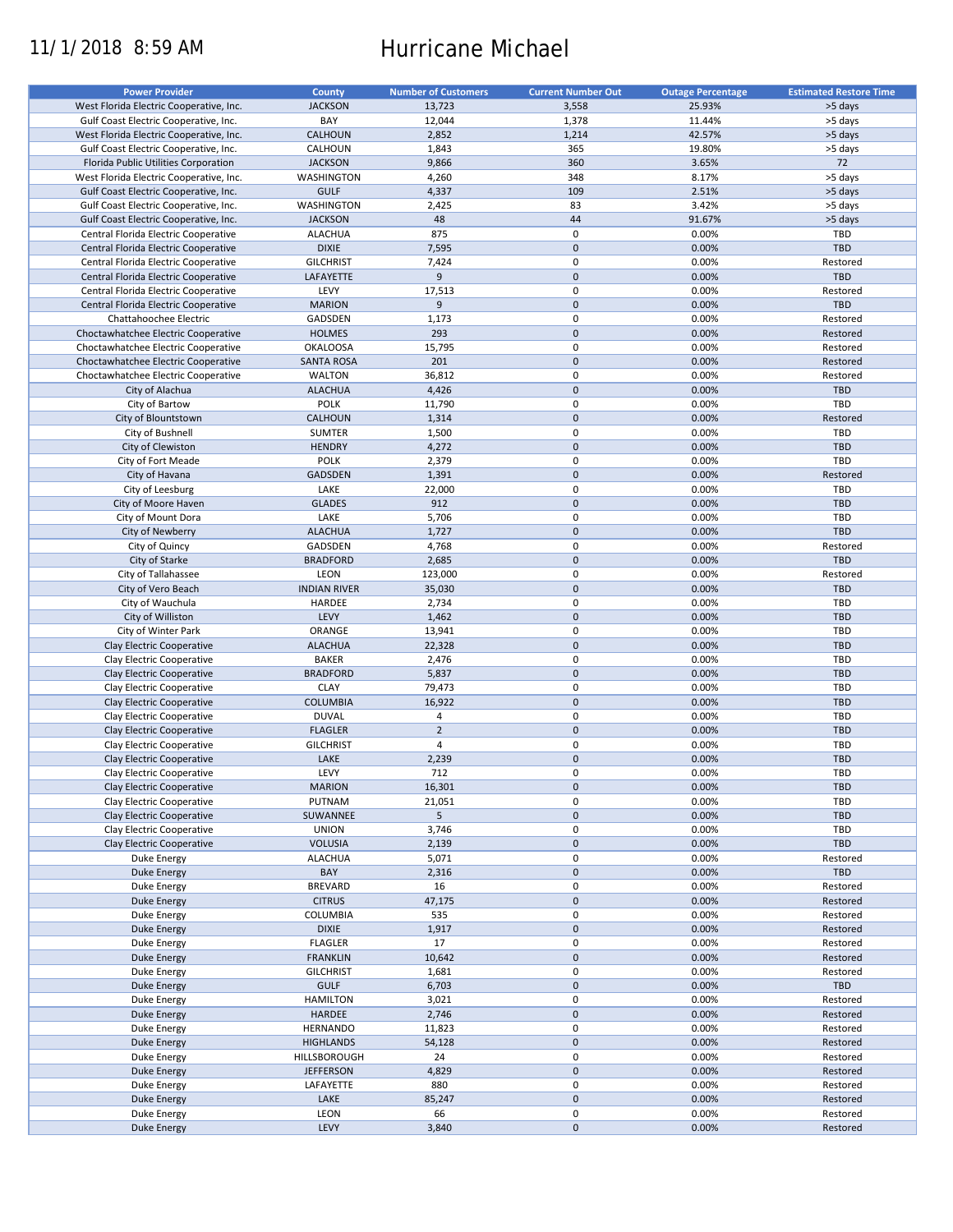## 11/1/2018 8:59 AM Hurricane Michael

| Duke Energy                                        | <b>MADISON</b>      | 4,037       | 0           | 0.00% | Restored   |
|----------------------------------------------------|---------------------|-------------|-------------|-------|------------|
| <b>Duke Energy</b>                                 | <b>MARION</b>       | 66,784      | $\mathbf 0$ | 0.00% | Restored   |
|                                                    |                     |             |             |       |            |
| Duke Energy                                        | ORANGE              | 370,927     | 0           | 0.00% | Restored   |
| <b>Duke Energy</b>                                 | <b>OSCEOLA</b>      | 48,545      | $\mathbf 0$ | 0.00% | Restored   |
| Duke Energy                                        | PASCO               | 140,774     | $\mathbf 0$ | 0.00% | Restored   |
|                                                    |                     |             |             |       |            |
| <b>Duke Energy</b>                                 | <b>PINELLAS</b>     | 526,150     | $\mathbf 0$ | 0.00% | Restored   |
| Duke Energy                                        | <b>POLK</b>         | 103,167     | 0           | 0.00% | Restored   |
| Duke Energy                                        | SEMINOLE            | 154,215     | $\mathbf 0$ | 0.00% | Restored   |
|                                                    |                     |             |             |       |            |
| Duke Energy                                        | <b>SUMTER</b>       | 10,453      | 0           | 0.00% | Restored   |
| <b>Duke Energy</b>                                 | SUWANNEE            | 833         | $\mathbf 0$ | 0.00% | Restored   |
| Duke Energy                                        | <b>TAYLOR</b>       | 6,261       | $\pmb{0}$   | 0.00% | Restored   |
|                                                    |                     |             |             |       |            |
| <b>Duke Energy</b>                                 | <b>VOLUSIA</b>      | 81,049      | $\mathbf 0$ | 0.00% | Restored   |
| Duke Energy                                        | WAKULLA             | 7,063       | 0           | 0.00% | Restored   |
| Escambia River Electric Cooperative, Inc.          | <b>ESCAMBIA</b>     | 3,452       | $\mathbf 0$ | 0.00% | <b>TBD</b> |
|                                                    |                     |             |             |       |            |
| Escambia River Electric Cooperative, Inc.          | <b>SANTA ROSA</b>   | 7,544       | $\mathbf 0$ | 0.00% | <b>TBD</b> |
| Florida Keys Electric Cooperative                  | <b>MONROE</b>       | 31,941      | $\pmb{0}$   | 0.00% | <b>TBD</b> |
| Florida Power and Light Company                    | <b>ALACHUA</b>      | 1,245       | $\mathbf 0$ | 0.00% | <b>TBD</b> |
|                                                    |                     |             |             |       |            |
| Florida Power and Light Company                    | <b>BAKER</b>        | 5,516       | $\pmb{0}$   | 0.00% | <b>TBD</b> |
| Florida Power and Light Company                    | <b>BRADFORD</b>     | 4,070       | $\mathbf 0$ | 0.00% | <b>TBD</b> |
| Florida Power and Light Company                    | <b>BREVARD</b>      | 312,828     | $\mathbf 0$ | 0.00% | <b>TBD</b> |
|                                                    |                     |             |             |       |            |
| Florida Power and Light Company                    | <b>BROWARD</b>      | 939,530     | $\mathbf 0$ | 0.00% | <b>TBD</b> |
| Florida Power and Light Company                    | <b>CHARLOTTE</b>    | 116,579     | $\mathbf 0$ | 0.00% | <b>TBD</b> |
| Florida Power and Light Company                    | <b>CLAY</b>         | 910         | $\pmb{0}$   | 0.00% | TBD        |
|                                                    |                     |             |             |       |            |
| Florida Power and Light Company                    | <b>COLLIER</b>      | 215,499     | $\mathbf 0$ | 0.00% | <b>TBD</b> |
| Florida Power and Light Company                    | COLUMBIA            | 14,144      | 0           | 0.00% | <b>TBD</b> |
| Florida Power and Light Company                    | <b>DESOTO</b>       | 16,855      | $\mathbf 0$ | 0.00% | <b>TBD</b> |
|                                                    |                     |             |             |       |            |
| Florida Power and Light Company                    | <b>DUVAL</b>        | 9           | 0           | 0.00% | <b>TBD</b> |
| Florida Power and Light Company                    | <b>FLAGLER</b>      | 59,608      | $\pmb{0}$   | 0.00% | <b>TBD</b> |
| Florida Power and Light Company                    | <b>GLADES</b>       | 3,508       | 0           | 0.00% | <b>TBD</b> |
|                                                    |                     |             |             |       |            |
| Florida Power and Light Company                    | HARDEE              | 33          | $\mathbf 0$ | 0.00% | <b>TBD</b> |
| Florida Power and Light Company                    | <b>HENDRY</b>       | 9,892       | 0           | 0.00% | <b>TBD</b> |
|                                                    |                     | 519         | $\mathbf 0$ | 0.00% | <b>TBD</b> |
| Florida Power and Light Company                    | <b>HIGHLANDS</b>    |             |             |       |            |
| Florida Power and Light Company                    | <b>INDIAN RIVER</b> | 57,796      | $\pmb{0}$   | 0.00% | TBD        |
| Florida Power and Light Company                    | <b>LEE</b>          | 266,497     | $\mathbf 0$ | 0.00% | <b>TBD</b> |
|                                                    |                     |             |             |       |            |
| Florida Power and Light Company                    | MANATEE             | 188,203     | $\pmb{0}$   | 0.00% | TBD        |
| Florida Power and Light Company                    | <b>MARTIN</b>       | 94,739      | $\mathbf 0$ | 0.00% | <b>TBD</b> |
| Florida Power and Light Company                    | MIAMI-DADE          | 1,138,406   | 0           | 0.00% | <b>TBD</b> |
|                                                    |                     | 94          | $\mathbf 0$ | 0.00% | <b>TBD</b> |
| Florida Power and Light Company                    | <b>MONROE</b>       |             |             |       |            |
| Florida Power and Light Company                    | NASSAU              | 22,701      | 0           | 0.00% | <b>TBD</b> |
| Florida Power and Light Company                    | OKEECHOBEE          | 20,142      | $\mathbf 0$ | 0.00% | <b>TBD</b> |
|                                                    | ORANGE              | 3           | 0           | 0.00% | <b>TBD</b> |
| Florida Power and Light Company                    |                     |             |             |       |            |
| Florida Power and Light Company                    | <b>OSCEOLA</b>      | 3           | $\mathbf 0$ | 0.00% | <b>TBD</b> |
| Florida Power and Light Company                    | PALM BEACH          | 750,041     | 0           | 0.00% | <b>TBD</b> |
|                                                    |                     |             | $\mathbf 0$ |       | <b>TBD</b> |
| Florida Power and Light Company                    | PUTNAM              | 20,144      |             | 0.00% |            |
| Florida Power and Light Company                    | SARASOTA            | 270,158     | $\mathbf 0$ | 0.00% | <b>TBD</b> |
| Florida Power and Light Company                    | SEMINOLE            | 55,586      | $\mathbf 0$ | 0.00% | <b>TBD</b> |
|                                                    |                     |             |             |       |            |
| Florida Power and Light Company                    | ST. JOHNS           | 91,015      | $\pmb{0}$   | 0.00% | <b>TBD</b> |
| Florida Power and Light Company                    | ST. LUCIE           | 129,369     | $\mathbf 0$ | 0.00% | <b>TBD</b> |
| Florida Power and Light Company                    | SUWANNEE            | 5,025       | 0           | 0.00% | TBD        |
|                                                    |                     |             |             |       |            |
| Florida Power and Light Company                    | <b>UNION</b>        | 1,637       | $\mathbf 0$ | 0.00% | <b>TBD</b> |
| Florida Power and Light Company                    | VOLUSIA             | 179,598     | 0           | 0.00% | TBD        |
| Florida Public Utilities Corporation               | <b>CALHOUN</b>      | 759         | $\mathbf 0$ | 0.00% | Restored   |
|                                                    |                     |             |             |       |            |
| Florida Public Utilities Corporation               | <b>LIBERTY</b>      | 696         | 0           | 0.00% | Restored   |
| Florida Public Utilities Corporation               | <b>NASSAU</b>       | 15,989      | $\mathbf 0$ | 0.00% | Restored   |
| Fort Pierce Utilities Authority                    | ST. LUCIE           | 27,630      | 0           | 0.00% | <b>TBD</b> |
|                                                    |                     |             |             |       |            |
| Gainesville (Gainesville Regional Utilities - GRU) | <b>ALACHUA</b>      | 94,473      | $\mathbf 0$ | 0.00% | <b>TBD</b> |
| Glades Electric Cooperative, Inc.                  | <b>GLADES</b>       | 3,015       | $\pmb{0}$   | 0.00% | <b>TBD</b> |
| Glades Electric Cooperative, Inc.                  | HARDEE              | $\mathbf 0$ | $\mathbf 0$ |       | <b>TBD</b> |
|                                                    |                     |             |             |       |            |
| Glades Electric Cooperative, Inc.                  | <b>HENDRY</b>       | 3,530       | $\pmb{0}$   | 0.00% | <b>TBD</b> |
| Glades Electric Cooperative, Inc.                  | <b>HIGHLANDS</b>    | 7,321       | $\mathbf 0$ | 0.00% | <b>TBD</b> |
| Glades Electric Cooperative, Inc.                  | OKEECHOBEE          | 2,278       | $\pmb{0}$   | 0.00% | <b>TBD</b> |
|                                                    |                     |             |             |       |            |
| Green Cove Springs Electric                        | <b>CLAY</b>         | 3,889       | $\mathbf 0$ | 0.00% | <b>TBD</b> |
| Gulf Coast Electric Cooperative, Inc.              | <b>WALTON</b>       | 101         | 0           | 0.00% | <b>TBD</b> |
| <b>Gulf Power Company</b>                          | BAY                 | 103,367     | $\pmb{0}$   | 0.00% | Restored   |
|                                                    |                     |             |             |       |            |
| <b>Gulf Power Company</b>                          | ESCAMBIA            | 152,984     | 0           | 0.00% | Restored   |
| <b>Gulf Power Company</b>                          | <b>HOLMES</b>       | 2,572       | $\mathbf 0$ | 0.00% | Restored   |
| <b>Gulf Power Company</b>                          | <b>JACKSON</b>      | 1,375       | $\pmb{0}$   | 0.00% | Restored   |
|                                                    |                     |             |             |       |            |
| <b>Gulf Power Company</b>                          | <b>OKALOOSA</b>     | 94,172      | $\pmb{0}$   | 0.00% | Restored   |
| <b>Gulf Power Company</b>                          | <b>SANTA ROSA</b>   | 72,563      | 0           | 0.00% | Restored   |
| <b>Gulf Power Company</b>                          | <b>WALTON</b>       | 23,578      | $\mathbf 0$ | 0.00% | Restored   |
|                                                    |                     |             |             |       |            |
| <b>Gulf Power Company</b>                          | WASHINGTON          | 6,514       | $\pmb{0}$   | 0.00% | Restored   |
| Homestead                                          | MIAMI-DADE          | 23,086      | $\mathbf 0$ | 0.00% | <b>TBD</b> |
| Jacksonville (JEA)                                 | <b>CLAY</b>         | 9,994       | 0           | 0.00% | <b>TBD</b> |
|                                                    |                     |             |             |       |            |
| Jacksonville (JEA)                                 | <b>DUVAL</b>        | 430,918     | $\pmb{0}$   | 0.00% | <b>TBD</b> |